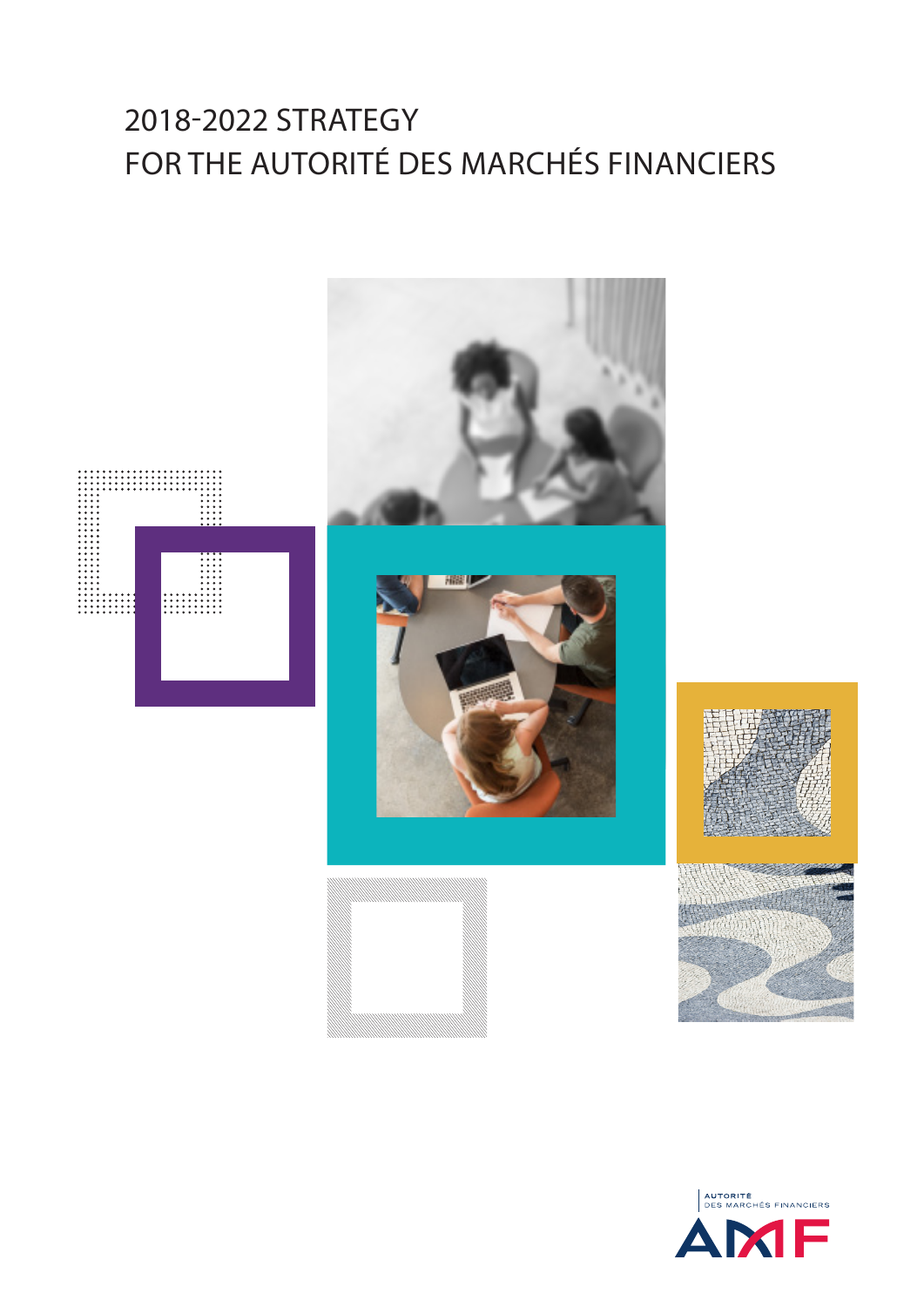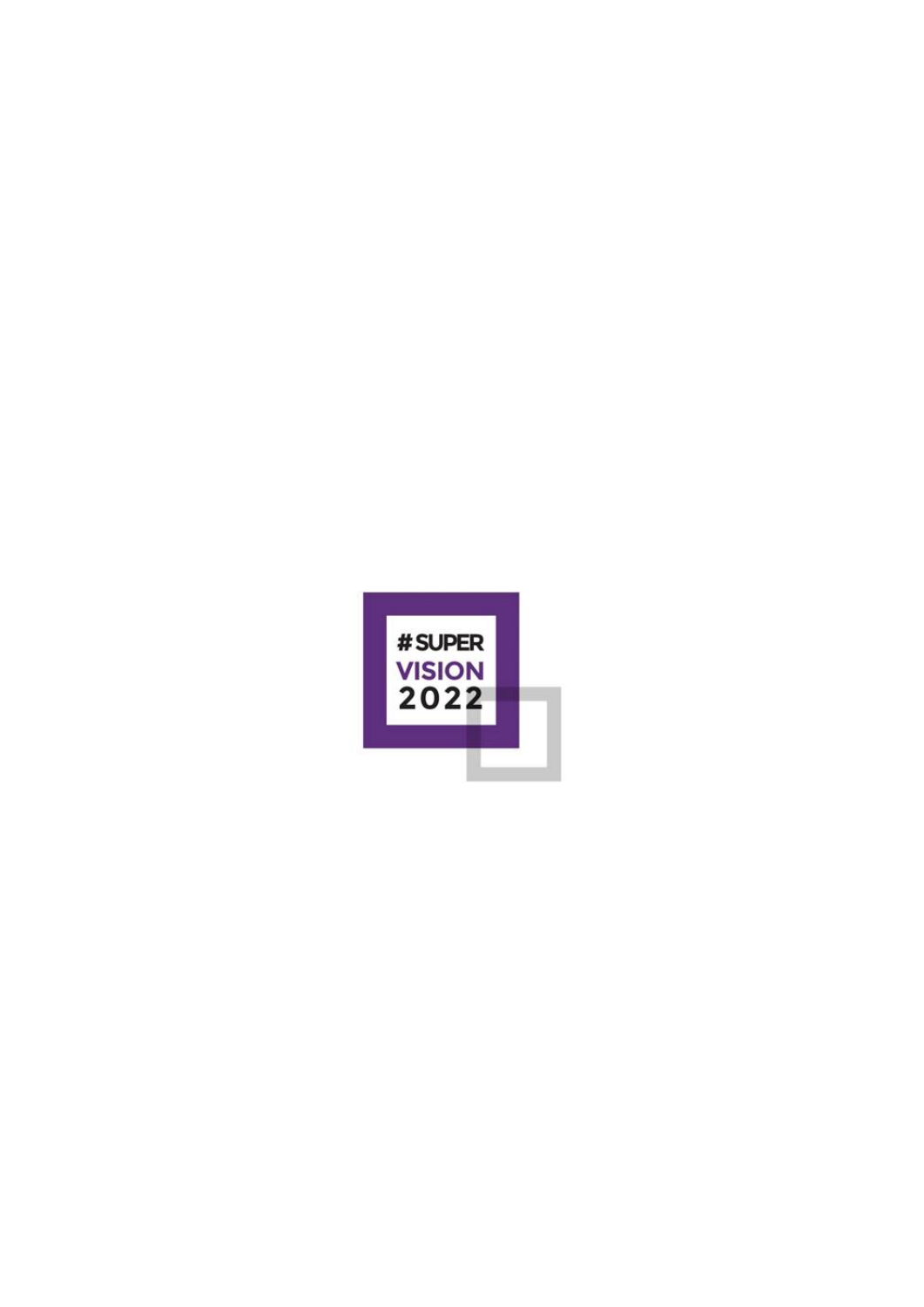

#### **Financial intermediation is in the midst of a deep-seated transformation.**

Financial technology is changing rapidly with the widespread use of artificial intelligence, the introduction of distributed ledger technology and the increasing digitalisation of transactions. In parallel, new regulations are entering into force, notably the MiFID II package. These changes are disrupting traditional channels and creating new opportunities for improvements to the market's functioning and for reductions in the cost of financial intermediation. However such change may also generate new risks, including operational risk related to the security of the new systems, market fragmentation risk, and the risk of the inappropriate distribution of risky, or even toxic, products.

The United Kingdom's exit from the European Union underscores the need to form a true Capital Markets Union in Europe. To provide EU27 with a financial market commensurate with its economic power is vital to strengthening that power, through adequate, competitive and stable financing. This hinges on the building of a single supervisory authority allowing for a uniform application of common rules across Europe and a single approach to relations with third countries. In short, it requires us to look beyond our national viewpoints to create a resolutely European regulation.

French savers' needs are changing, as are the needs of the French economy. To boost the growth potential of our country, we need to finance innovation and new infrastructures while fully integrating responsible and sustainable development. Furthermore, to ensure that savings receive substantial remuneration and, amongst others, provide supplementary income in retirement, we need to diversify investments, add a dash of risk and forego, in part, liquidity.

These changes demand a new set of dynamics for the way the AMF carries out its long-standing missions. In order to provide appropriate assistance, to be both proactive and responsive, and to prevent risks, the AMF needs to be more agile and open, expand its expertise and adapt its working methods and intervention tools. This ambition informs our five-year strategy, focused on identifying the main medium-term issues and drawing the consequences via annual operational objectives and supervisory priorities. Sharing this road map with all players concerned forms a natural part of this approach.

#### **Robert Ophèle,**  Chairman of the Autorité des marchés financiers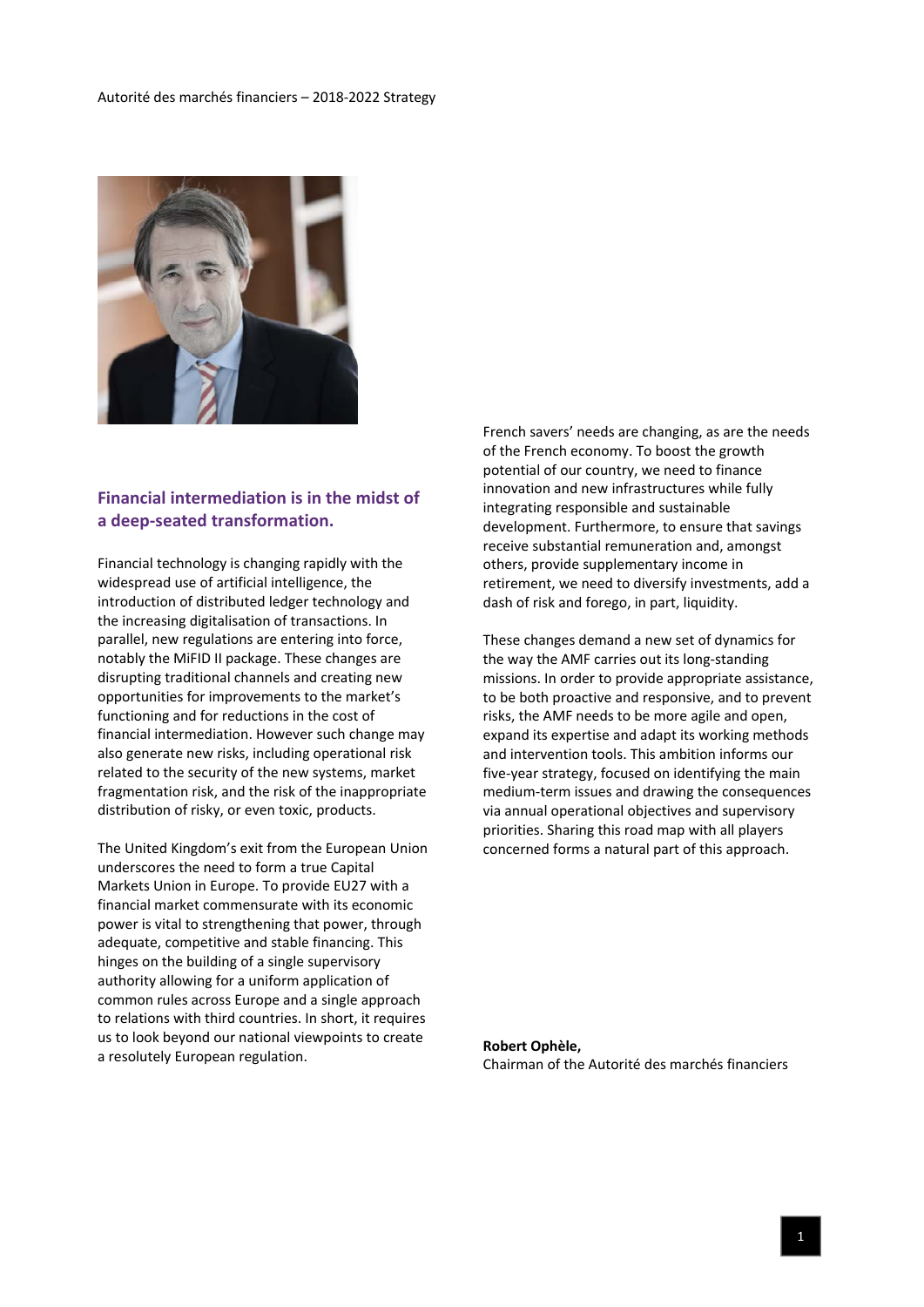Nearly ten years have passed since the financial crisis. The regulatory framework and the financial system have changed dramatically and become more robust, but expectations forwards regulators remain high. These include the expectations of investors and of public opinion in general with respect to risk prevention and protection of savings, but also of regulated entities and companies whose strategic choices and development opportunities are increasingly determined by regulatory considerations. The work carried out in the development of our 2018-2022 strategy sought to define where the regulator's value-added will lie in the future and how it will fulfil its duties in a rapidly changing financial world. It is also necessary to define the role of the national regulator in a more integrated European Union that is preparing for the United Kingdom's exit. Lastly, we need to play a role in the shift towards sustainable finance.

The five-year vision set out in this document is supported by the AMF's achievements and strengths, while seeking to bring about the changes needed in our actions and approach in order to meet the new challenges. The vision is guided by our core tasks of protecting retail and other investors and ensuring the orderly operation of the markets.



#### **MEDIUM-TERM GUIDANCE BUT OPEN TO ADJUSTMENT AND WITH ANNUAL PRIORITIES**

Despite an uncertain environment, we must without delay set out guidance for our organisation, skills and tools, as well as define the responses we want to bring to the structural trends we have identified. Other objectives might, however, be revised or supplemented in the face of changing conditions in our institutional framework and in the industry. That is why we have decided to publish, simultaneously with this plan, annual action priorities, which will make it easier for the various stakeholders (market participants, industry associations, retail investor representatives, authorities and other partners, in France and elsewhere) to understand our action, allow us to regularly assess our progress, and enable us to dynamically adjust our strategy. This plan does not therefore seek to freeze the picture but rather to encourage an ongoing strategic dialogue internally and externally, so that it may be adapted or supplemented as needed.

Lastly, the pace at which the proposals under consideration will be implemented depends on the financial resources allocated to the AMF. We will work with the government to define a multi-year budget framework for our human and financial resources that will offer greater medium-term visibility.

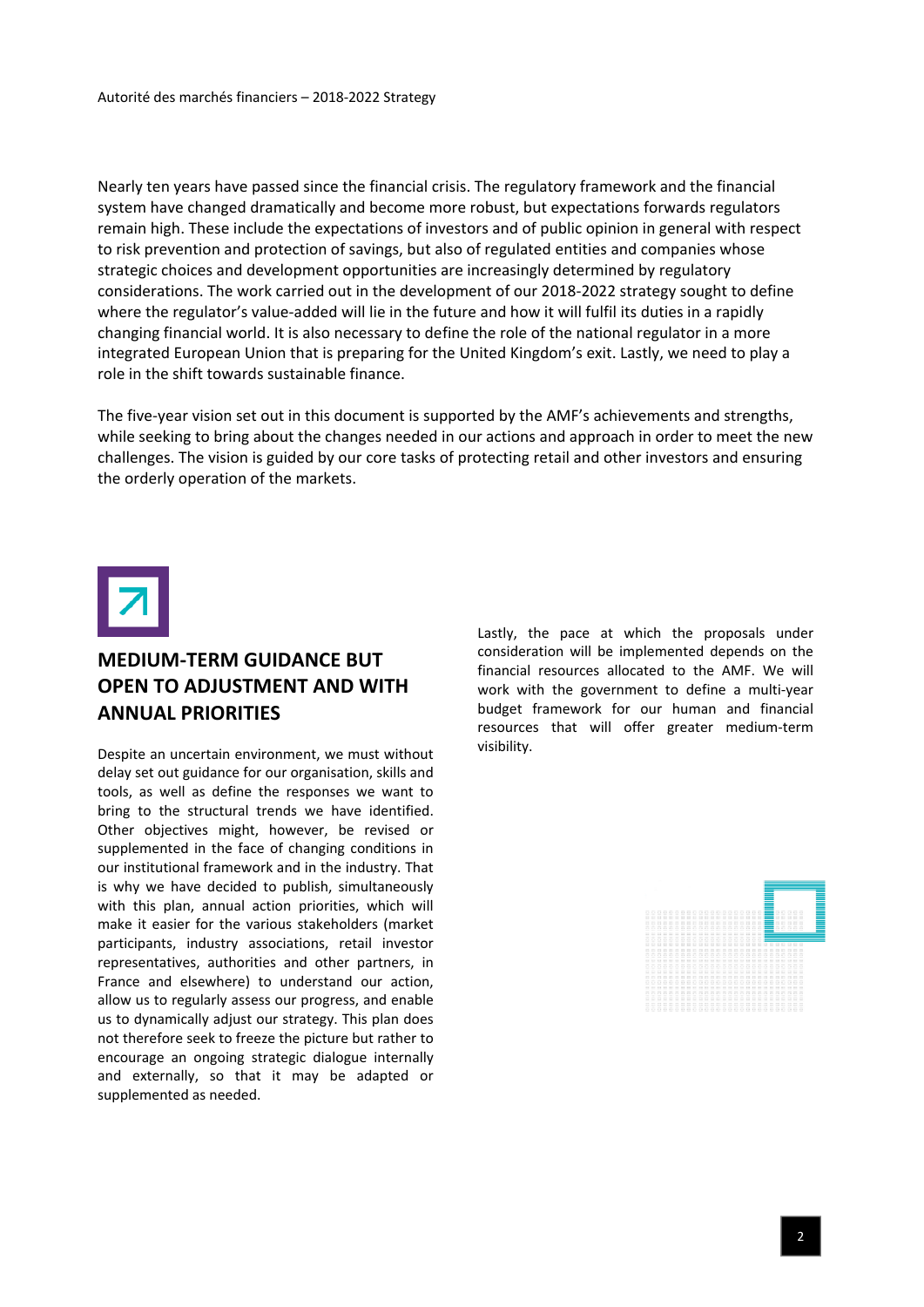

#### **THE KEY ISSUES AND WHAT CAN BE EXPECTED OF THE REGULATOR**

There have been a number of major disruptions at institutional and technological levels over the recent period. New financing needs for the economy are also arising and questions are emerging about the implementation of the post-crisis regulatory framework and its ability to meet the new challenges (innovations, changes in third-country regimes, etc.). The plan thus starts at a critical juncture, one that calls on us to revisit our objectives.

First, the United Kingdom's exit from the European Union is profoundly changing the existing balances and is forcing us to reassess Europe's financial organisation in order to breathe new life into the single capital market and maintain the EU's competitiveness; one significant component will be the emergence of effective European supervision. The AMF, the national authority for one of Europe's main financial centres, with major financial industry participants (issuers, banks, asset managers, market infrastructures, FinTechs, etc.) and a high level of savings, must play a major role in meeting these challenges.

The last post-crisis regulatory reforms have also just been finalised. While the implementation of several major pieces of legislation still lies ahead, it is important to consider how to help market participants with the new rules and a feeling that there are too many regulations, but also to consider the means for bringing changes to the legislation in the future. This is a particular challenge for European regulators, who are faced with a more complex institutional architecture than their partners outside the EU. We also need to define a supervisory framework that is appropriate to the degree of detail and complexity in the new body of rules, all in an increasingly open environment.

The second disruptive force is the emergence of new technologies, and the innovations they will facilitate in the various segments of the financial industry and in the relationships among market participants and with clients. These innovations, which often represent a challenge to existing models, could enable the development of more efficient and less expensive financial intermediation. However they could also increase certain risks and create new ones: protection of personal data and cybercrime are thus becoming important issues. The AMF must therefore strike the right balance between an innovation-friendly approach and the protection of retail investors, as well as the integrity and safety of the markets. The regulator must also take advantage of these new technologies to make its work more efficient, for example by using new analytical or detection tools.

Lastly, the European initiatives considered in the context of the Capital Markets Union will supplement domestic initiatives aimed at business financing and in the area of savings taxation. The financing of the climate transition and the emergence of sustainable finance are also among the challenges we face today; they can no longer be relegated to a future date. The AMF must ensure that the conditions for access to the financial markets and to the resources needed to respond to the new financing needs are attractive. As part of its duty to protect savings, it must also take into consideration the trend towards a decrease in traditional intermediation by banks and insurers in favour of asset managers and new forms of financing. Lastly, it must make business location in France easier  $-$  this is essential for a dynamic ecosystem — without participating in a race to the regulatory bottom but turning the quality of supervision into one of the advantages of the French framework.

|  | 000000000000000  |              |  |  |  |  |  |  |
|--|------------------|--------------|--|--|--|--|--|--|
|  | 000000000000000  |              |  |  |  |  |  |  |
|  | 000000000000000  |              |  |  |  |  |  |  |
|  | 000000000000000  |              |  |  |  |  |  |  |
|  | 000000000000000  |              |  |  |  |  |  |  |
|  | 000000000000000  |              |  |  |  |  |  |  |
|  | 0000000000000000 |              |  |  |  |  |  |  |
|  | 000000000000000  |              |  |  |  |  |  |  |
|  | 000000000000000  |              |  |  |  |  |  |  |
|  | 000000000000000  |              |  |  |  |  |  |  |
|  | 000000000000000  |              |  |  |  |  |  |  |
|  | 000000000000000  |              |  |  |  |  |  |  |
|  | 000000000000000  |              |  |  |  |  |  |  |
|  |                  | 000000000000 |  |  |  |  |  |  |
|  | 0000000000000000 |              |  |  |  |  |  |  |
|  |                  | 000000000000 |  |  |  |  |  |  |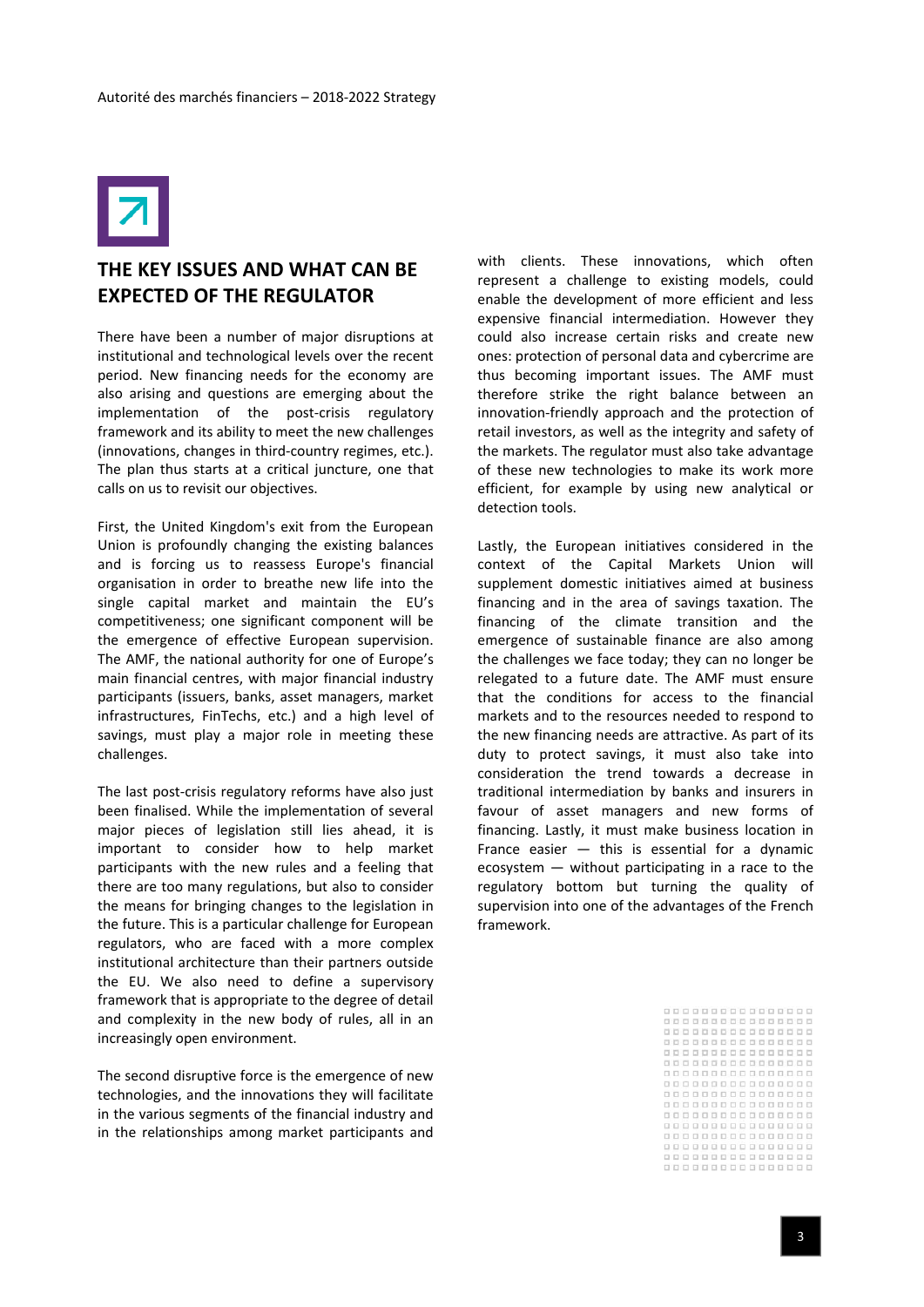To conclude, protecting retail investors today means better supervision of the reality on the ground, in particular in terms of the marketing financial products, understanding investors' behaviour and their changing expectations, helping to educate them, and identifying the risks and the means of action that could better serve their interests (including the use of the regulator's new powers to ban the distribution of certain financial products and its ability to sanction).

Refocus the regulator's actions on major challenges and prepare for the future:

- 7 Commit to a strong, more integrated, more competitive EU27;
- $\n *R*$  Rethink our supervision and our intervention tools;
- Assist market participants, promote innovation and commit to the attractiveness of the markets and the financial centre;
- A modern and more agile AMF.

The regulator's 2018-2022 strategy is focused on these key challenges and sets out four main objectives, underpinned by a few major priorities which are set out in detail below.

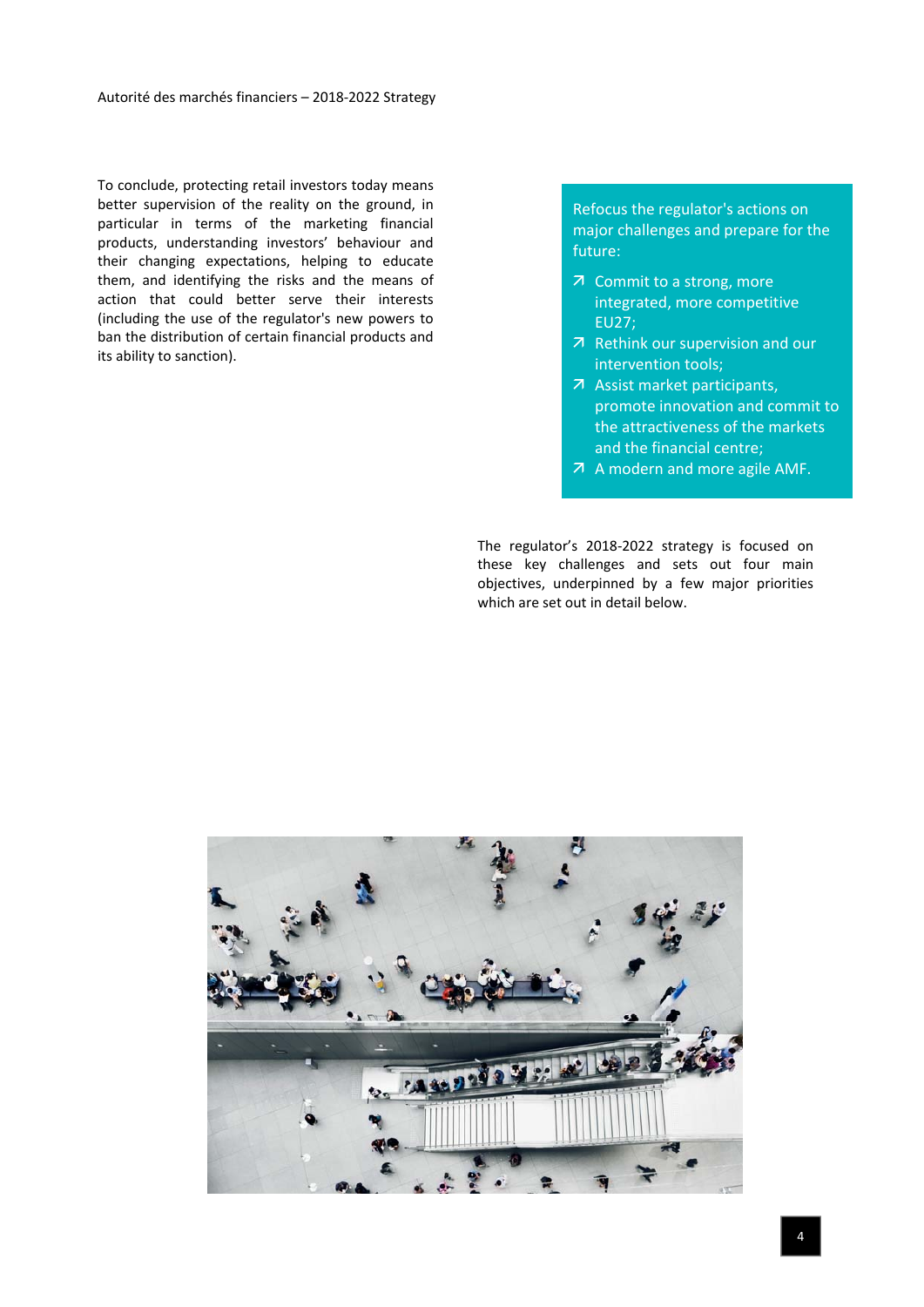

#### **A NEW EUROPEAN VISION**

Both the United Kingdom and the EU27 must draw all the consequences of Brexit. While the London financial centre will remain at the heart of international financial trading, it will no longer be able to play the same role for the European Union, which cannot rely as heavily on a financial centre now located beyond its borders. The EU27 must therefore work to develop of an efficient internal financial system that will best ensure the financing of our economies and create a robust and balanced framework for its relationships with third countries, chief among them the United Kingdom.

The stakes are high for European regulators, which will have to participate in the discussions in the coming months and pave the way for the withdrawal of the UK regulator, at a time when we need to strengthen the European supervisory model and revisit regulations that are often largely inspired by the United Kingdom.

The AMF's priorities are clear: first, support the reforms within the Capital Markets Union that will help enhance the dynamism and deepening of the European markets, and ensure they are attractive and competitive; and, second, support a more effective, uniform supervisory model that limits the possibilities for regulatory arbitrage and ensures closer coordination between national regulators and a better division of tasks with ESMA. These two components are critical to achieving a true integration of the European capital markets.



The European work will thus continue to make significant demands on the resources of the AMF, which will mobilise its teams to replace some of the staff and expertise of the UK regulator in working groups. The AMF currently chairs two of ESMA's standing committees; it will also maintain its technical presence in the various groups and will second national experts to ESMA on an as-needed basis. In addition to technical expertise, national regulators need to work with ESMA to provide insights on the reality on the ground and from dayto-day relationships with market participants.

The AMF will also continue to participate in international work (primarily with IOSCO and the Financial Stability Board). This involvement is necessary at a time when the international cohesion displayed after the crisis has become more fragile and when we need to ensure that the different regimes fit together. It also allows us to remain in close dialogue with our counterparts in the United States, before long in the United Kingdom, and elsewhere around the world. It is also important for encouraging and facilitating cooperation on crossborder supervision. The AMF's participation will nevertheless have to be reassessed, depending on the themes, and more focused on the key topics.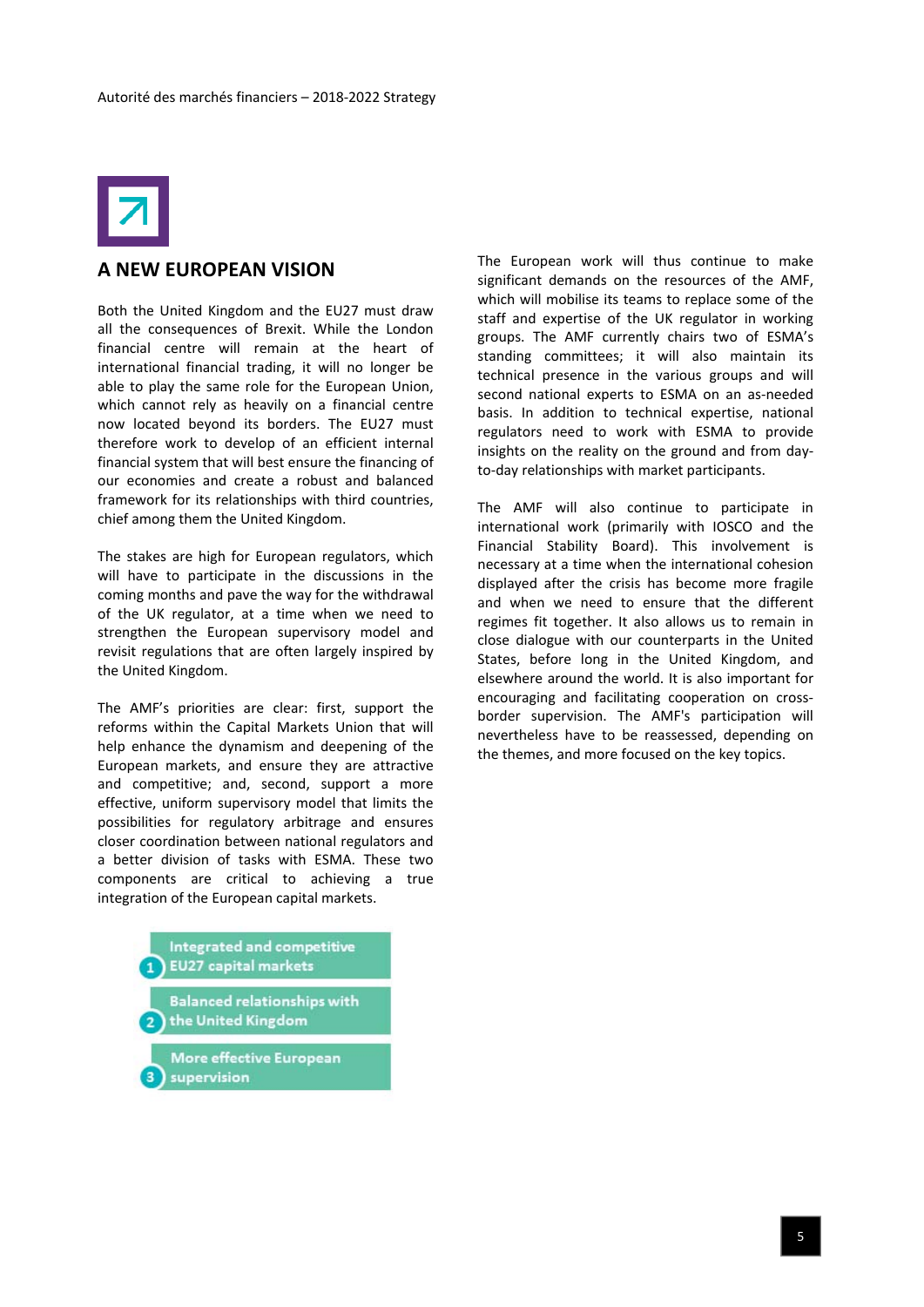

## **CLARIFY THE REGULATORY FRAMEWORK AND WORK TOWARDS QUALITY STANDARDS**

The regulatory reforms adopted post-crisis were needed to correct the failures of the system and strengthen the transparency and safety of the financial markets. They had the effect, in Europe, of creating a complex, highly detailed regulatory framework in which various levels of European and national regulation overlap, where "product" rules and "participant" rules interact. The strengthening of the regulatory framework can also serve as a disincentive, particularly for the smallest firms. For issuers, the shrinking number of listed companies in recent years is but one example.

Professionals (investment services providers, management companies, market infrastructures, issuers, etc.) thus have high expectations that the regulator will assist with the implementation of new laws, clarify certain provisions and highlight specific areas of focus. The AMF intends to continue to play this role, by maintaining an ongoing dialogue with market participants and industry associations, publishing guides and educational material, and holding training sessions and conferences. The publication of annual supervisory priorities (see below) will also further this objective. In addition, work will be done to improve the clarity of the AMF General Regulation, which must now refer to a number of European regulations, and the accessibility of AMF policy. Lastly, efforts will have to be made to clarify the status of various texts, one example being the scope of the "Questions and answers" published by ESMA.

On top of these efforts to educate and clarify, we also need to take our commitments in several areas even further: first, we must avoid creating new rules thereby adding to what is already a highly dense framework and, second, we should ensure that AMF policy does not create additional constraints over and above those included in the European framework. This requirement is particularly necessary as there are numerous examples of continued differences in interpretation and implementation of rules within Europe, despite the granularity of the adopted legislation.



The second imperative is to evaluate the effects of the new rules on the operation of the markets, the financing of the economy and the protection of savings, but also in terms of impacts on relationships with third countries and the competitiveness of the European markets. If needed, adjustments should be proposed immediately, whether in the national framework or with our European partners. These adjustments should also help improve or simplify the systems, so that we make them work better overall.

Europe faces a considerable challenge, as it must find ways to give the regulatory framework the flexibility it needs to make any adjustments or corrections to the regulations that may be necessary, based on new circumstances or issues that may arise.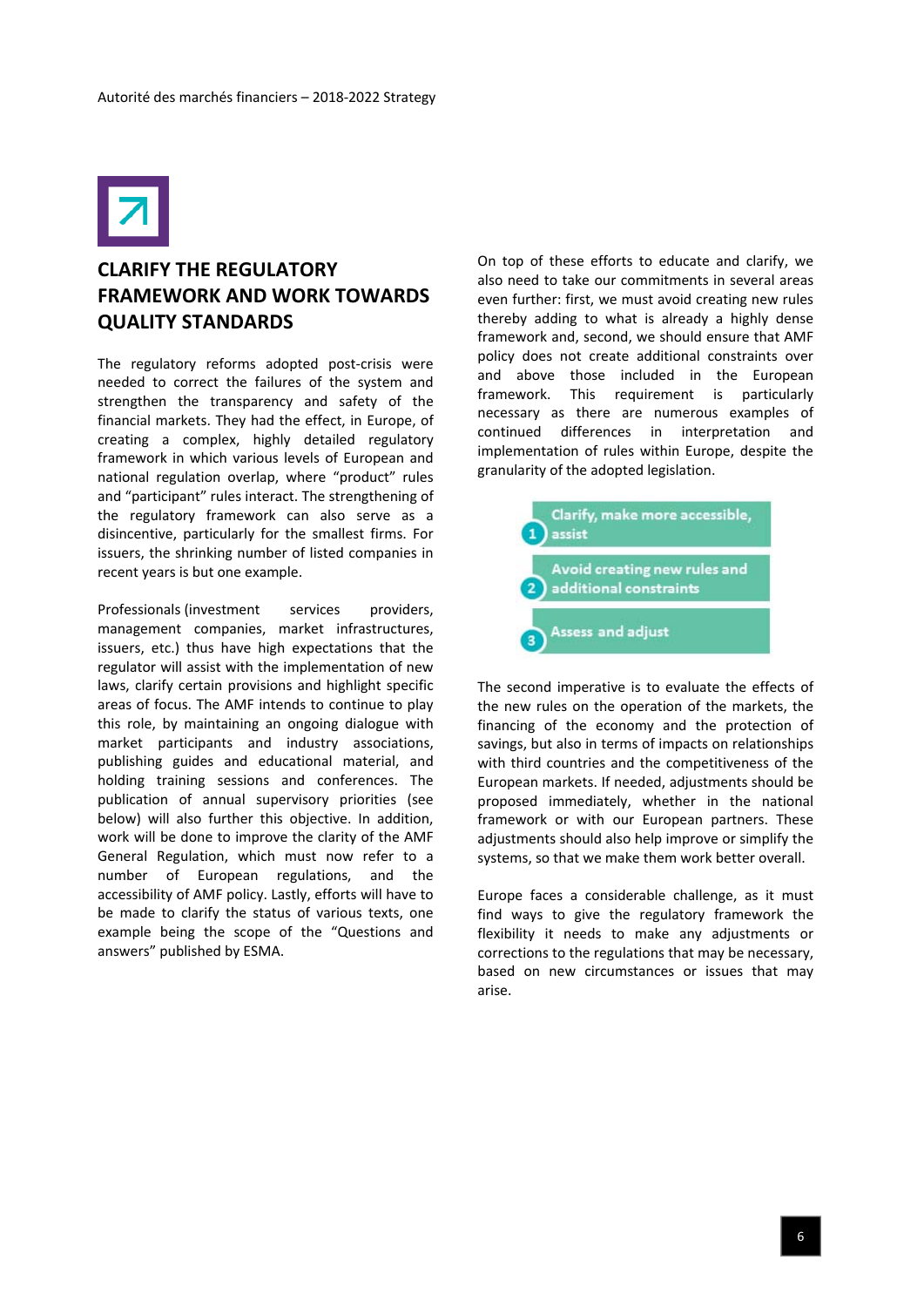

#### **RETHINK AND STRENGTHEN SUPERVISION**

The AMF must remain, at its core, an authority that protects and contributes to investor confidence. This involves, among others, clear requirements for regulated professionals and an ongoing dialogue on important regulatory matters. It also entails effective and fair supervision, focused on prevention and deterrence, while using enforcement where necessary. After a decade marked by the development of European laws that sought to enhance the safety and transparency of the European financial markets, efforts must now be directed firmly at strengthening the supervision of market participants and preventing new risks.

To that end, we need to change both our approach and our supervisory tools. The objectives are multiple: focus the relationship between the AMF and regulated entities on higher-stake subjects, cover areas that have previously been neglected or that require more resources, and address developments such as the expansion of cross-border distribution and the upcoming transformation of the European financial landscape post-Brexit. We also need to make our supervisory actions more consistent and easier for market participants to understand. Therefore the ultimate goal is indeed to strengthen our supervisory tools and the effectiveness of our actions, by capitalising on the efforts made in recent years, for example in the control of financial intermediaries' marketing materials, and to intensify the structured monitoring of participants and the frequency of the inspections, depending on the risks identified.

The first component concerns decisions on the allocation of our resources to upstream regulatory actions (prior authorisations, reviews of documents, declarations, as well as policy development) and downstream actions (monitoring and inspections of market participants and products, following authorisation or approval). Some of the checks performed by the regulator (not required by law) will therefore be alleviated, or eliminated, so as to hold market participants accountable, while retaining the means to intervene in the event of any failings based on selective ex-post controls. Starting in 2018, our procedures for reviewing marketing material for retail products will therefore be reassessed.

The second avenue of change relates to investment services providers and management companies, and involves a better coordination between our ongoing supervision and our inspections, and the development of new inspection formats. The implementation of shorter more limited inspections will thus allow us to cover more market participants without adding to the workload. Increasing the number of inspections performed on an annual basis (about 60 from 2018, compared with about 30 today) will also strengthen their role in prevention and in understanding the reality on the ground. At the same time, certain complex themes will continue to be subject to more thorough inspections, to which more resources and time will be allocated.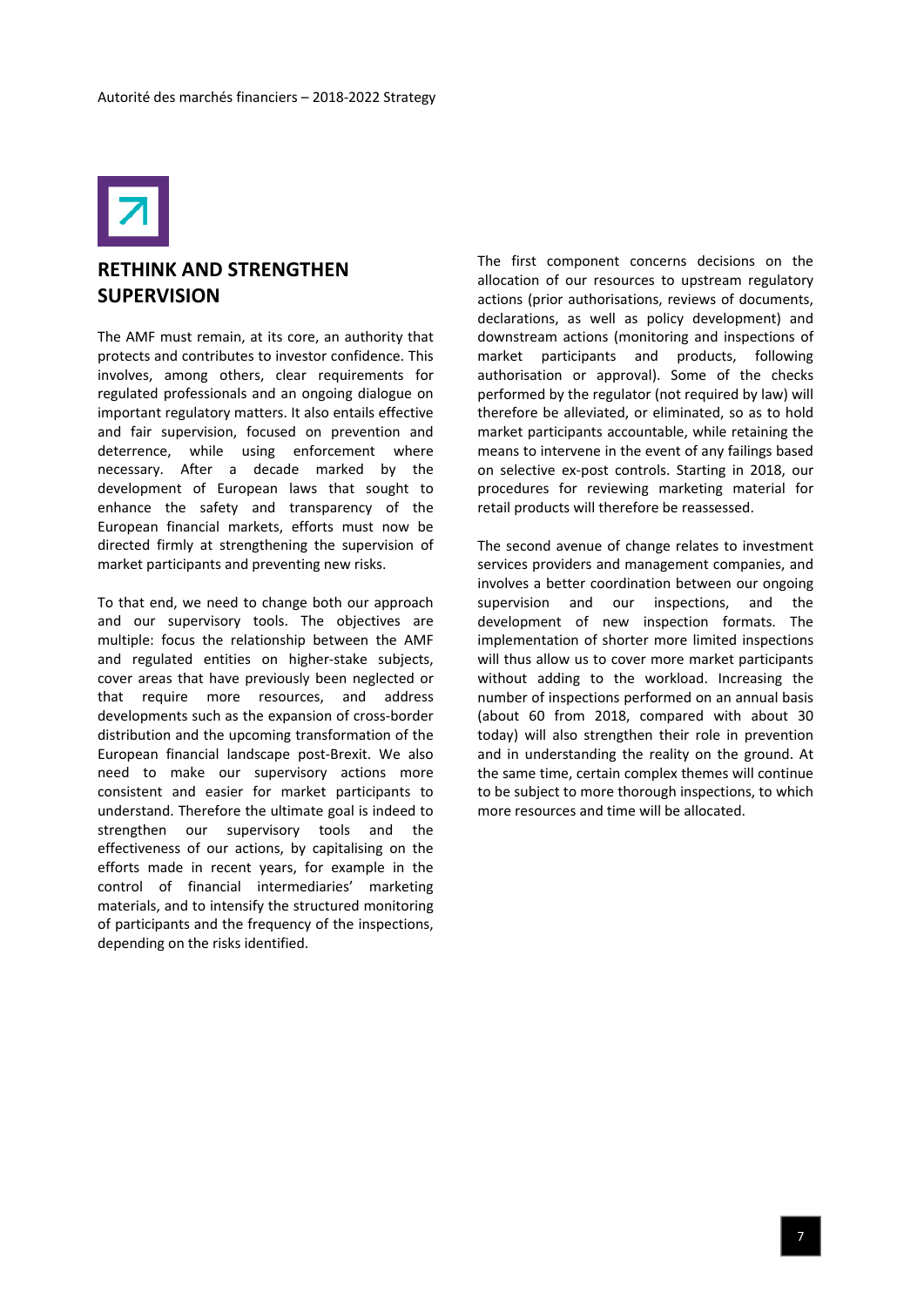In addition to the development of shorter exploratory inspections, other initiatives will be undertaken to strengthen the continuum between ongoing supervision and inspections, in particular to coordinate the teams or determine the phasing of our different supervisory actions. The separation of the monitoring and inspection teams (the latter being charged with verifying the actual existence of the systems described, including through on-site inspections) remains, however, a key aspect of our supervisory framework. We will nevertheless encourage interactions between the teams and occasional collaboration, also in an effort to promote the overall consistency of our approach.

Some of the formal aspects of the current inspection procedure will also be reviewed, depending on the circumstances (for the presentation of findings, for example), and the presentation of the inspection reports will focus on providing fuller explanation about the conclusions drawn by the AMF's teams. Wherever possible, the inspection reports will also seek to highlight the positive conclusions that came out of the investigations.

The third avenue of change will entail more active and broader communication on our supervisory priorities and actions. Thematic priorities will therefore be announced every year, highlighting the regulator's specific areas of focus. The AMF will also endeavour to provide more detailed feedback, in a more accessible format, on the lessons learned from its supervisory actions. This feedback could take the form, for example, of a communication on good and poor practices observed in the industry. Lastly, while the AMF's primary audience is often the firms' compliance officers, our aim is also to improve communication and discussion with executives and business line managers, in order to further the understanding of and the dialogue on both regulatory and business-related issues.

The fourth avenue of change that underlies and is essential to the shift in our supervisory policy is to strengthen our risk-based approach by incorporating, in particular, the new reportings introduced by European law for the purposes of data-driven supervision. Efforts will therefore gradually be made to enhance the scoring methodologies for market participants and risk mapping in each segment, so as to appropriately target the intensity of our monitoring and inspection actions.

A detailed data strategy will be developed in 2018. This strategy will identify the various needs, both micro (monitoring of market participants and products) and macro (financial stability, operation of the markets); set out the basis for an overall data governance framework within the AMF; and consider possible procedures for sharing and exchanging data, between authorities or with other potential partners (researchers, etc.). The opportunities associated with the new analytical tools and new technologies will also be explored to facilitate and improve the efficiency of the work of the supervisory teams. Investment in the AMF's surveillance systems (the "ICY" project), which uses big data and artificial intelligence technologies, will provide a powerful tool in this regard.

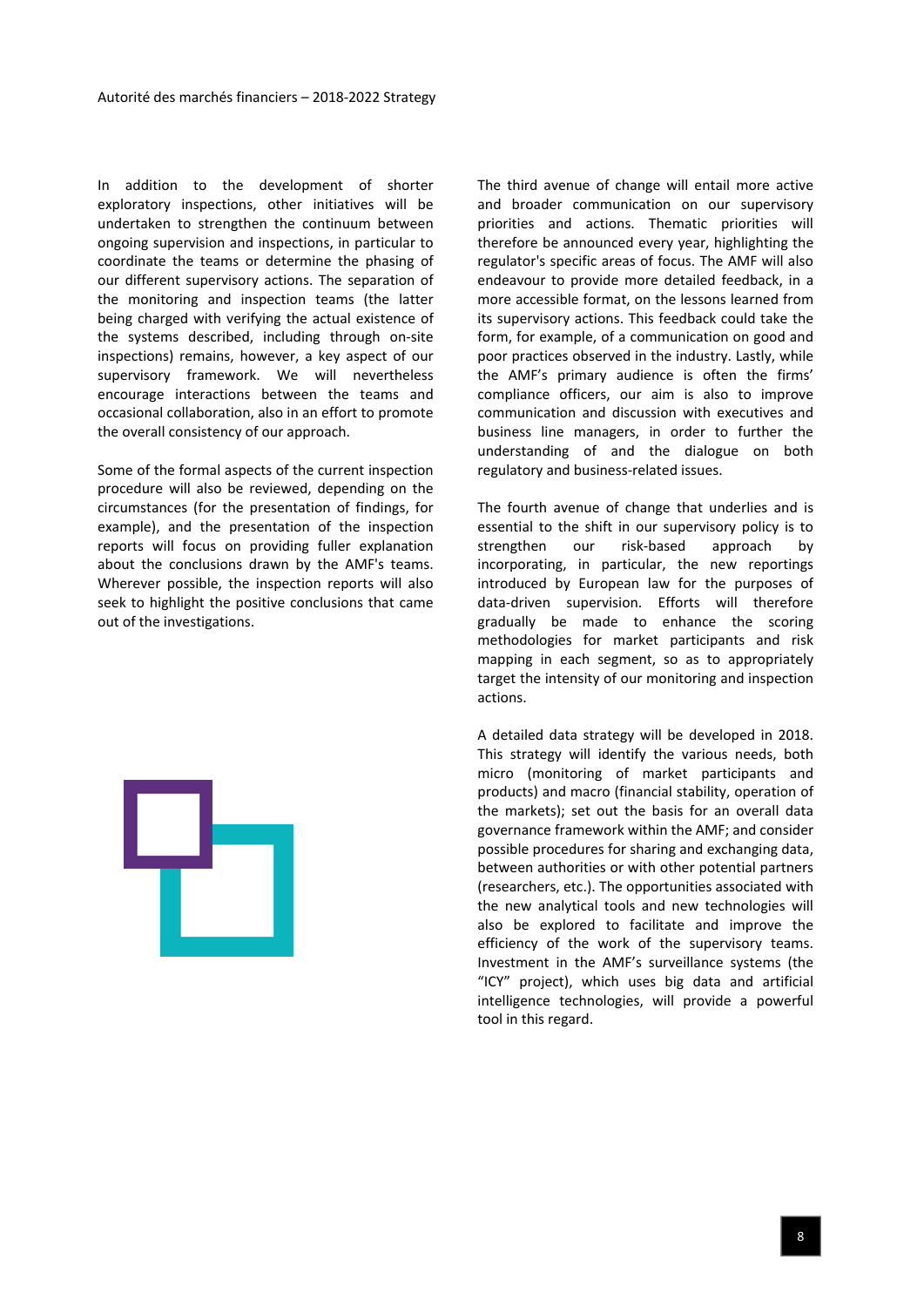The last component is the need to mobilise and/or develop new expertise to address new supervisory challenges and emerging risks. This is the case, in particular, for cybersecurity and, in general, regarding the robustness of the IT systems, as well as for the monitoring of new technologies implemented by established firms (blockchain, artificial intelligence, RegTech solutions, etc.) and new entrants. This is also the case for non-financial information (climate reporting, socially responsible investments, etc.) where the AMF intends to gradually expand its technical expertise, following on from the CSR and IRS work already done, in order to be in a strong position to monitor the information provided by issuers and management companies.

In terms of human resources allocated to supervision (team size and degree of seniority), overall consideration will be given to allocating the necessary resources given the broadening of our scope of supervision, the desired level of coverage, the possible increase in activities subject to AMF supervision in a post-Brexit environment, and also the efficiency gains made possible by the use of new





technologies. Lastly, while market participants are now planning how they will restructure their activities geographically post-Brexit and as a multi-polar landscape will likely emerge, the European level will be a major supervisory policy challenge. This has a number of dimensions: first, the work and initiatives that aim to strengthen the convergence of supervisory practices in Europe and, second, the collaboration with our counterparts within the EU and in third countries to monitor market participants and supervise products marketed under the free provision of services. No matter the decisions made as part of the review of European Supervisory Authorities (ESAs) currently under discussion, ESMA will have to play a critical role to make the future supervisory system more efficient and robust.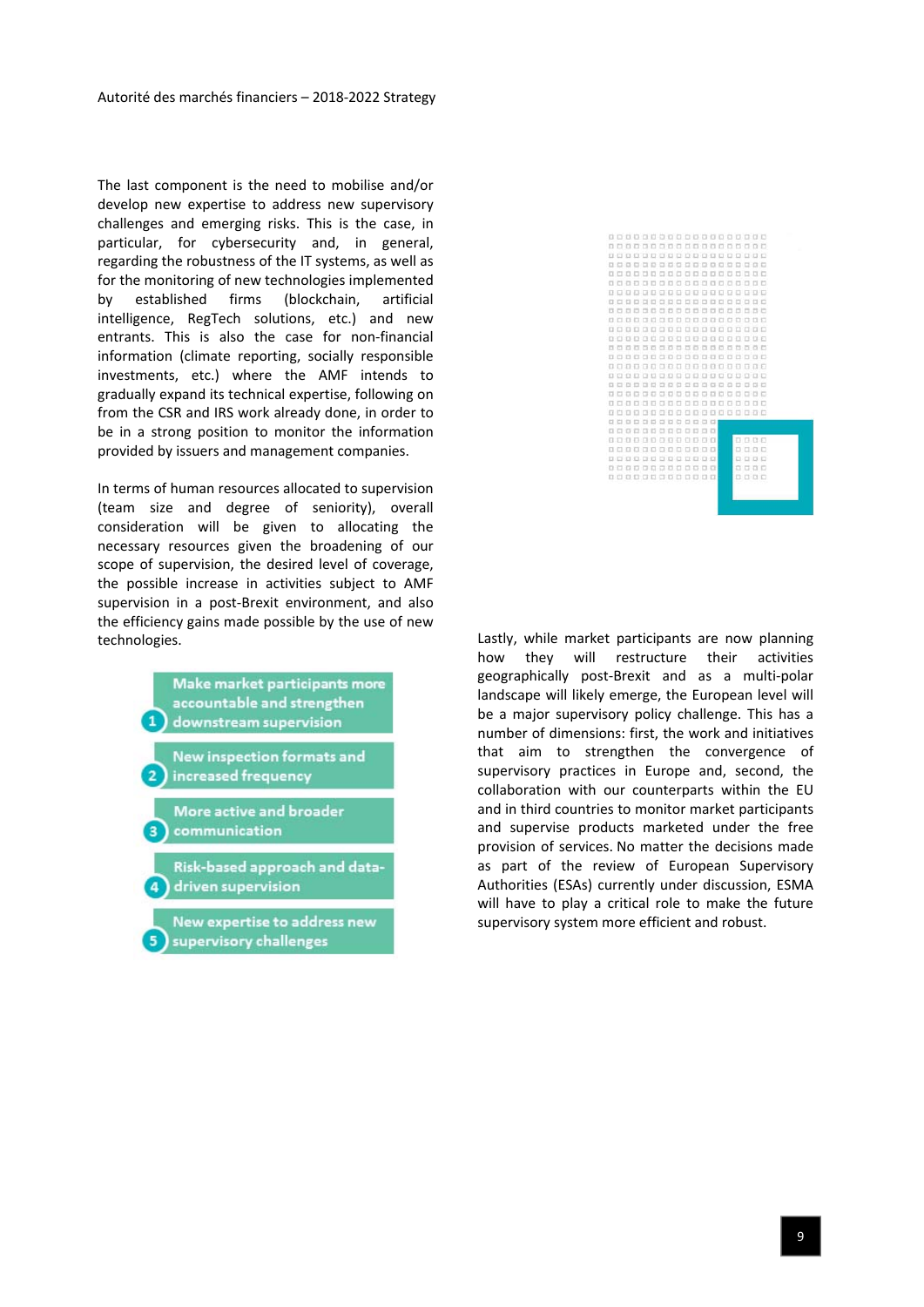

## **A REGULATOR OPEN TO NEW TECHNOLOGY AND THE INNOVATIONS IT BRINGS**

A regulator open to new technology is an asset for the financial centre and extends its international influence. It is also important to understand future developments, as the opportunities offered by new technologies could disrupt a number of segments of the financial services industry: changes in marketing methods and investor expectations for speed, transparency, comparability, etc.; emergence of client- rather than product-based models that challenge existing architectures and, quite often, regulatory frameworks; the data issue; and the disruption of the relationships between market participants and in the role of infrastructures. Many benefits are expected, for example, in terms of competition, costs and security, as well as service quality and access to advice or financing. The disruptions underway also open up the financial world, by making way for new actors (FinTechs and RegTechs today and possibly GAFA tomorrow), or by creating new interactions with areas such as payment systems. They are forcing regulators to develop exchanges, partnerships and technical cooperation with new public and private bodies (data protection and information security system authorities<sup>1</sup>, incubators, platforms, universities, etc.) and to tap new pools of talent. The Paris financial centre has a number of advantages that can be highlighted in this field and the AMF's action, in particular with the establishment of the FinTech, Innovation and Competitiveness (FIC) division, have already been recognised.

**Support and facilitate** innovation

**Monitor risks and implement** appropriate supervision

**Grasp future developments** and consider the regulatory 3) implications

The regulator's objective with regard to innovation is thus twofold: facilitate the launch and rollout of innovative models and technologies, while monitoring the potential risks to investors or to the operation of the markets, or even in terms of financial stability. The AMF's actions must therefore be broken down into its role of supporting project initiators, in particular new entrants, and the appropriate monitoring and supervisory actions. It will also be important to participate actively in the public debate on innovation, and the opportunities and risks that it represents.

Innovation also poses significant competition challenges. The regulator will ensure that the same body of rules is applied to equivalent services, regardless of the type of firm or the technology used, while upholding the principle of proportionality. At the same time, new regulatory models will need to be developed to respond to truly disruptive systems.

1

<sup>1</sup> CNIL (*Commission Nationale de l'Informatique et des Libertés*) and ANSII (*Agence nationale de la sécurité des systèmes d'information*) in France.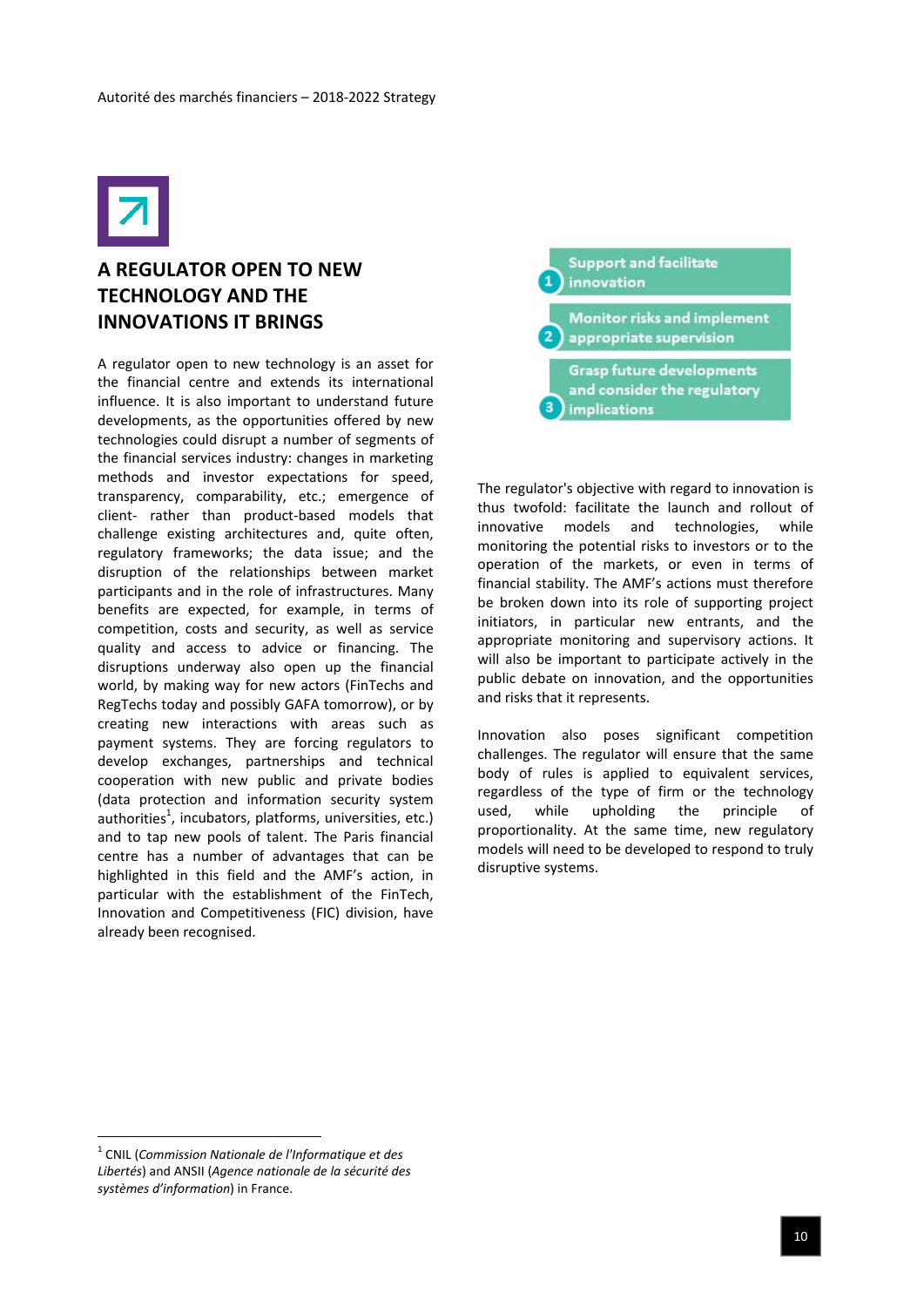

#### **SUPPORT THE ATTRACTIVENESS OF THE MARKETS AND OF THE FINANCIAL CENTRE**

Financing the needs of the French economy requires attractive markets and an attractive financial centre. The regulator is just one element in this, but its role has grown in significance due to the importance of the regulatory framework and its impact on market participants' strategies and profitability. The AMF's role can thus be understood as a commitment to performance for financial intermediaries and listed companies (short response time frames, simplified procedures, new communication and documentsharing interfaces, etc.), to a close relationship and a dialogue with market participants, and to a high quality of supervision and expertise.

One specific challenge is making the markets attractive to companies. Several proposals in the French Action Plan for Corporate Growth and Transformation (*Plan d'Action pour la Croissance et la Transformation des Entreprises*, or PACTE), which will be discussed in early 2018, deal with the question of whether the markets are attractive to businesses. Some relate directly or indirectly to the regulator, whether on matters of corporate governance, issuer/investor dialogue, dissemination and the role of employee share ownership, or proposals that relate to the opening up of capital, initial public offerings and delistings. These are just some of the areas where innovative responses are possible and where the regulator can make a contribution.

Progress could also be made on bolstering the initiatives already undertaken to improve the financial centre's competitiveness. The "FROG" initiative, launched initially in asset management, could be reproduced in other sectors (issuers, for example) or in support of the financial centre's fields of excellence or innovative expertise.

That is the case, for example, with SME financing, green finance and blockchain. Sustaining the financial centre's attractiveness could also involve developing partnership agreements with non-EU regulators, which would open up strategic markets for French firms and make it easier for foreign firms to access the French market.

With Brexit as a backdrop, we should make it a priority to welcome foreign firms that want to establish operations in Paris. Hiring employees with international experience, routinely translating our documents into English, broadening our communication and making the teams available are just a few examples of actions taken to that end.

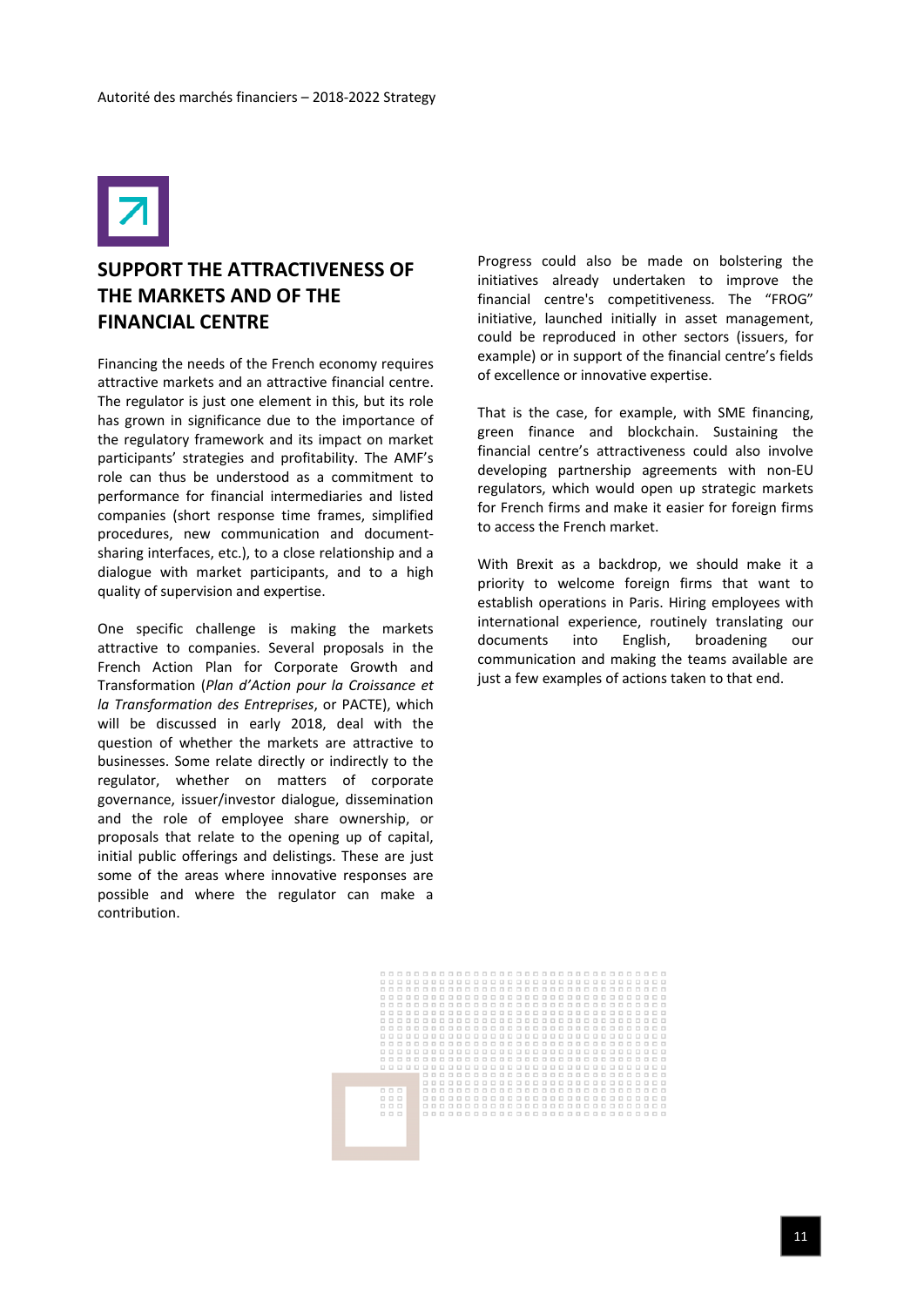

## **ENFORCEMENT: AN IMPORTANT PILLAR OF THE REGULATOR'S ACTION**

The AMF has significant experience with alerts, supervision and investigations, and has a successful track record involving complex cases. The IT investments underway (ICY project) will enable the regulator to maintain its edge in terms of market surveillance. New challenges are emerging, however, for example with the growth in cybercrime and the increasingly complex nature of the investigations, which lengthen outcome time frames and jeopardise the completion of the investigations. At the same time, issues relating to the protection of personal data, among others, require that we secure our enforcement powers from a legal standpoint.

The AMF will continue to use its enforcement powers to sanction regulatory breaches and as a deterrent, even though it still prefers preventive action. The decisions of the AMF Enforcement Committee and of its appeal courts also allow to remind financial market professionals, legal practitioners and all our stakeholders of the rules and of the ways in which the AMF exercises its control. The variety of regulatory breaches sanctioned; the scale of the sanctions imposed, which cover both individuals and corporate entities; and the attention to clarity in the presentation of the Committee's decisions all play a key role in the fulfilment of the AMF's financial regulation task. The AMF will continue to call for dissuasive penalties for the most serious cases.



Efforts will be made to minimise the time taken all along the disciplinary chain. The AMF will also continue to opt for a settlement procedure where conditions permit.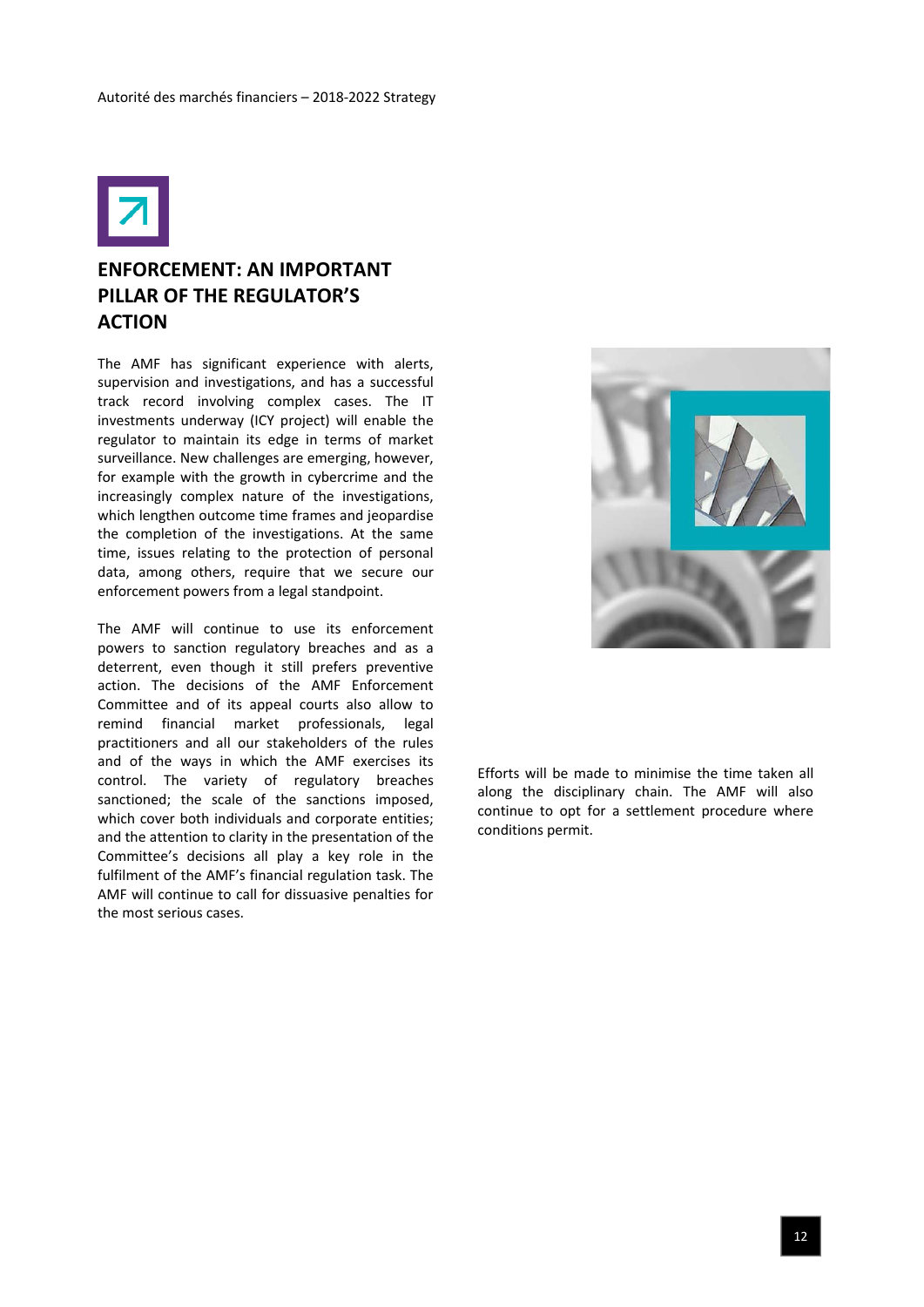

#### **THE AMF'S ACTIONS FOR RETAIL INVESTORS**

The AMF takes decisive action on supervision, prevention, alerts and education for retail investors, whether on its own or with its partners (the French prudential supervisory authority (ACPR), the *Banque de France*, the General Directorate for Competition Policy, Consumer Affairs and Fraud Control (DGCCRF), etc.). It provides retail investors with access to a call centre, an online platform and a mediation service. It maintains close dialogue with retail investor representatives, mainly via the AMF's Retail Investors Consultative Commission. The AMF also takes a forceful stance against illicit marketing practices by going to court to block access to sites of unauthorised services providers and will not hesitate to suspend the passport of entities operating under the freedom to provide services that do not comply with regulations.

One important objective of the AMF's 2018-2022 strategy is to intensify efforts to monitor distribution, with increased attention to sales conduct and new distribution methods, or in the context of the implementation of "product governance" frameworks. This tighter control over distribution will be part of a risk-based approach, targeting distributors and including, where applicable, foreign firms and products. This action will supplement or follow on from initiatives undertaken in recent years (attention paid to the clarity and balance of marketing material, inspections of distributors and financial investment advisers, mystery shopping, vigilance on certain particularly risky or complex products, web monitoring of promotional campaigns, etc.) by seeking to grasp more precisely the reality of the distribution of financial instruments to retail clients. In the context of the evolving tax policy with regard to savings, it will also be important to evaluate the changes that may result in terms of how savings are allocated.

Another change in our approach to retail investors will aim to incorporate the lessons of behavioural finance so as to be better positioned to identify the means of intervention for retail investors and understand their perception or the reactions of specific populations (the elderly, digital natives, etc.).

Lastly, the regulator's message to retail investors must be consistent and highlight risks when they exist, but also show how finance can meet individual needs, in particular with retirement dependency savings, and how it can help share value creation, for example with employee savings plans. Similarly, with respect to technology, it is the regulator's responsibility to explore the risks while evaluating the new opportunities that they may represent, for example in terms of access to advice, financial education or transparency and comparability. Lastly, it is essential that the regulator's actions do not relieve retail investors of their responsibilities, which means the regulator must also continue its educational efforts.

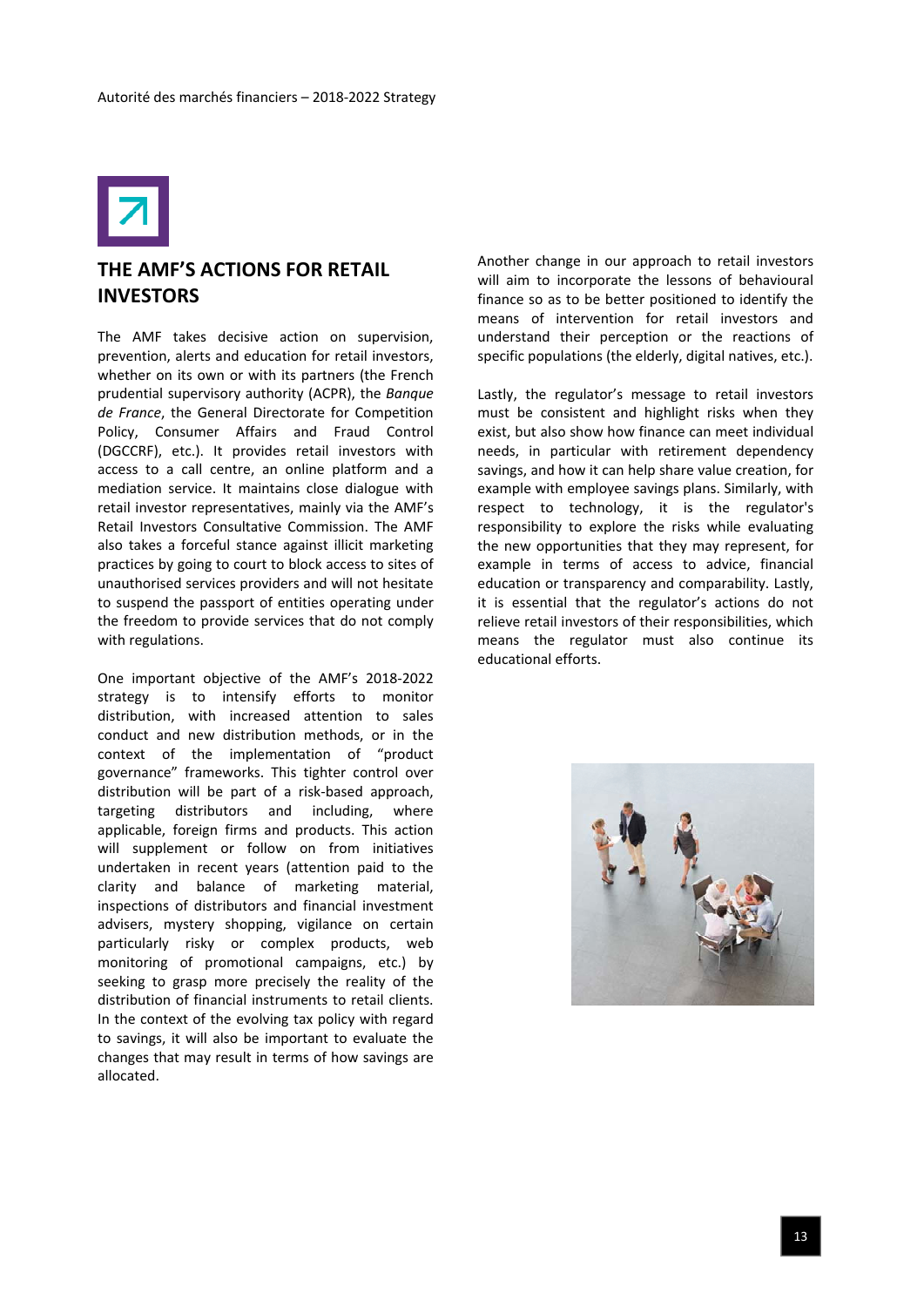

#### **A MORE AGILE AMF: KEY TRANSFORMATION FACTORS**

Resource constraints, as well as the rapid and significant changes in our environment, require the regulator to fundamentally reinvent itself and refocus its work on priority issues by setting out a clear strategy. It also requires the regulator to more effectively communicate on its actions to increase their impact and provide points of reference in a complex and constantly moving environment, where expectations are high. The AMF must therefore find innovative approaches, rethink how it collaborates with its partners, and become more agile to keep pace with the acceleration in the undergoing transformations of market participants and society and with the new methods of regulation.

More than a work programme, the vision defined here is intended to be an inflection point in our approach to certain topics and in our ways of working. To succeed, the regulator needs to modernise and move forward in several areas, and one important aspect is the transformation of the institution's internal culture.



The first area of improvement will involve a review of our procedures with the aim of simplifying them and focusing on the higher value-added tasks and on the areas of risk. Digitalising and automating certain procedures will make this change easier. Looking outward, modernising our communication interfaces (developing a new BIO 3 tool for management companies, digitalising the entire registration document filing process for issuers, creating new online search functionalities for the AMF General Regulation, etc.) will also facilitate interactions and help modernise our image.

Our ways of working and methods of management must similarly evolve to free up resources (fewer detailed reviews, more effective prioritisation of topics). The idea is also to operate, where necessary, in a more collaborative and flexible manner, to allow cross-cutting approaches, on a project-by-project basis, that are open to contributions from different teams and outside partners. The aim is to better mobilise our resources, based on any new needs that have been identified, and to improve the agility of the institution as a whole.

The third prerequisite is to continue the efforts made in skills development (see above for examples of areas where the regulator needs to develop its expertise) and career paths, as the AMF's HR model remains open to the private sector, but must now operate in the context of more stringent deontological rules.

The fourth factor in the transformation, which is also a result of the others, is that, in a complex and fastchanging world, the regulator must modernise its communication to make it more educational, more direct for market participants, and more dynamic. New formats of communication, in addition to our traditional media, could also be developed to reach a wider audience (for example, webinars, newsletters on operational issues published on an ongoing basis, use of social media, etc.).

Lastly, just as the legal, audit, compliance and risk management professions are undergoing their own transformation, the regulator must explore the opportunities presented by the new technologies in the exercise of its various duties and anticipate possible changes in how to regulate and supervise financial market participants. There is no doubt that the financial services industry and retail investors of the future will not resemble those of today. The regulator will have to change as well.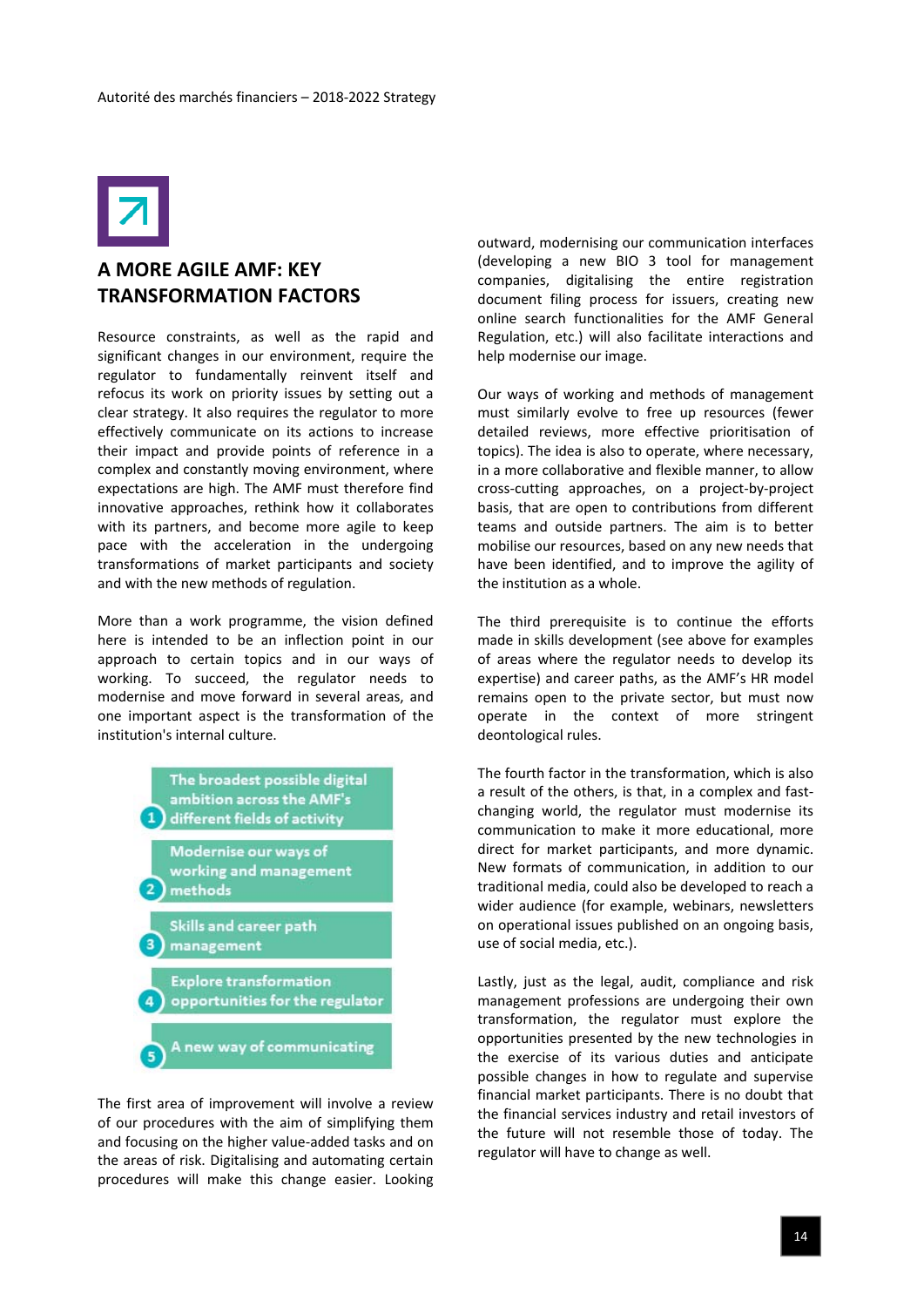